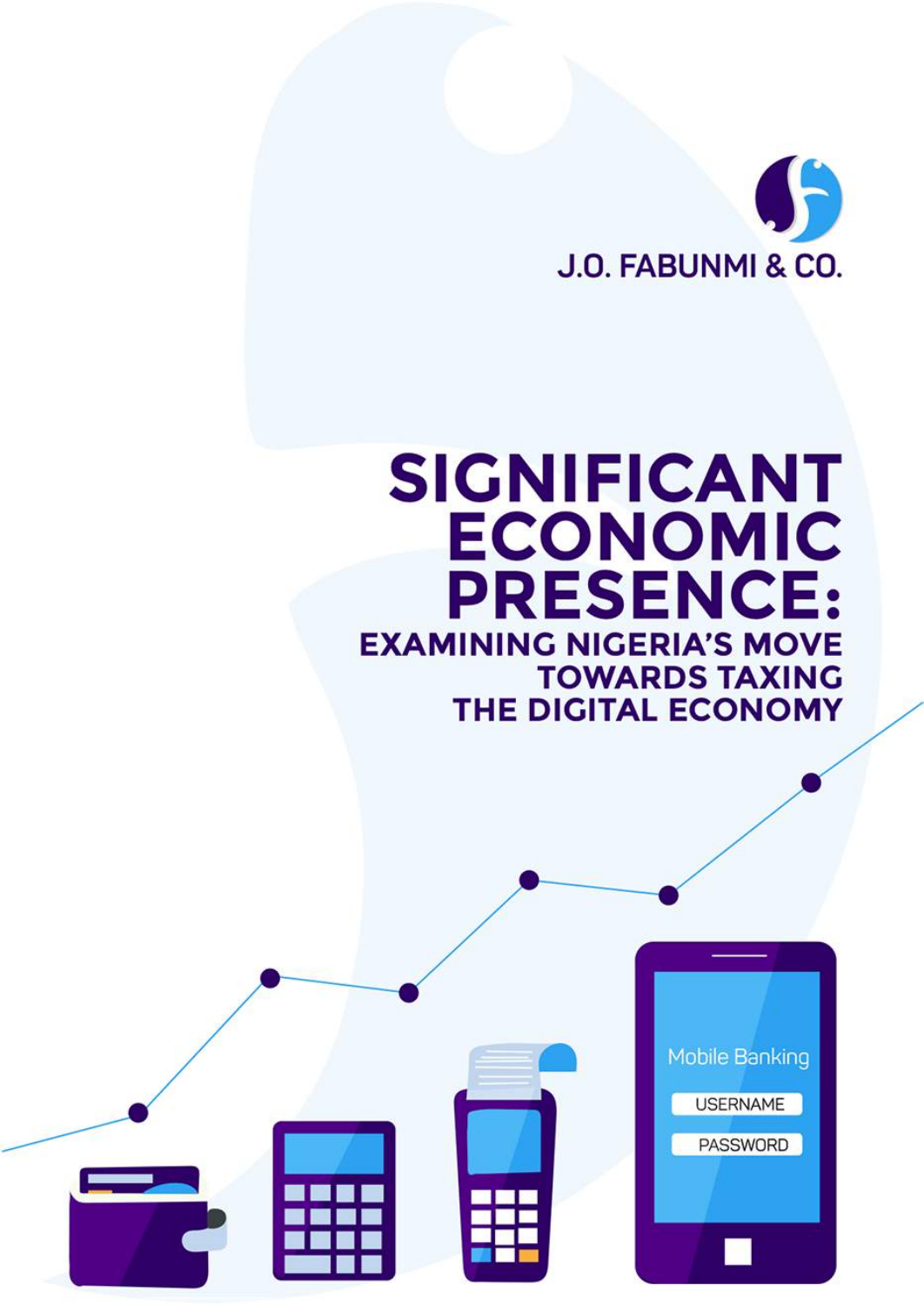# Contents



**UnderstandingSEP**

03 **The SEP Rule in Nigeria** 

**OECD's'UnifiedApproach' toSEP** 04

05 **Recommendation**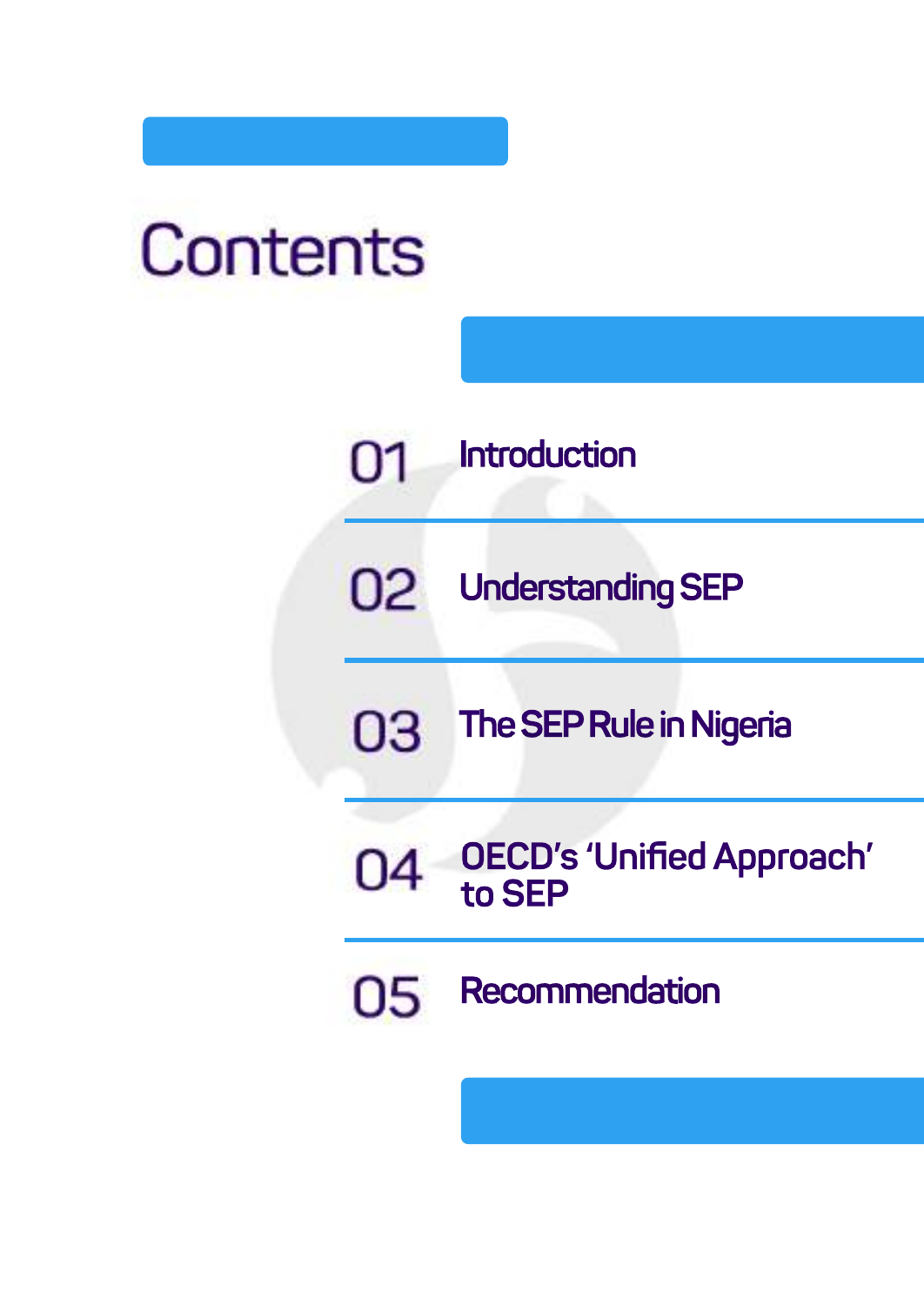

### **Introduction**

Digitalization has transformed data value chains in different ways, opening up channelsforvalueaddition.Thesechannelstake the form of data-driven, consumer-facing business models. The emergence of these platform-based business models has eroded the need for physical proximity to target market. It becomes necessary that, in a digital age, the allocation of taxing rights by a state can no longer be exclusively limited by reference to physical presence. In response to the need to remedu this tax challenge, Nigeria introduced a new taxing right through the concept of significant economic pres ence (SEP).

In a broad sense, the SEP rule gives Nigeria an opportunity to shore up her economy by

widening the tax base – a move informed by a data-driven economy. This new taxing right may require businesses with substantial digital footprint but no physical presence in Nigeria to file tax returns as soon as they meet with specified thresholds. These data-driven business models have the following charac teristics in common: remote presence, reliance on intangible assets, and heavy user participation. SEP expands Nigeria's tax base by taking these new business models into account.

With a focus on digital value chain, SEP creates a nexus which captures non-resident companies (NRCs) that operate using digital platforms or who perform digital services. This new nexus focuses on value creation in a digital environment. Data has become a new economic resource for creating and capturing value. Digital data are core to all fast-emerging technologies such as data analytics, Artificial Intelligence, blockchain, cloud computing and all internet based services.

SEP's impact is most seen in its modification of the traditional nexus rule, and a glaring absence of profit allocation and profit sourcing rules. These international tax rules help to stimulate global trade by enshrining tax certainty and eliminating double taxation. The provision of a nexus alone is not enough. Where there is no profit allocation and profit sourcing arrangements, among others, the new taxing right will run into the trouble of implementation. Attendant issues like double

1DigitalEconomyReport2019–ValueCreationandCapture:ImplicationsforDevelopingCountries(UnitedNationsConferenceon Tradeand Development) https://unctad.org/en/PublicationsLibrary/der2019\_overview\_en.pdf (Last Accessed on 11th June, 2020).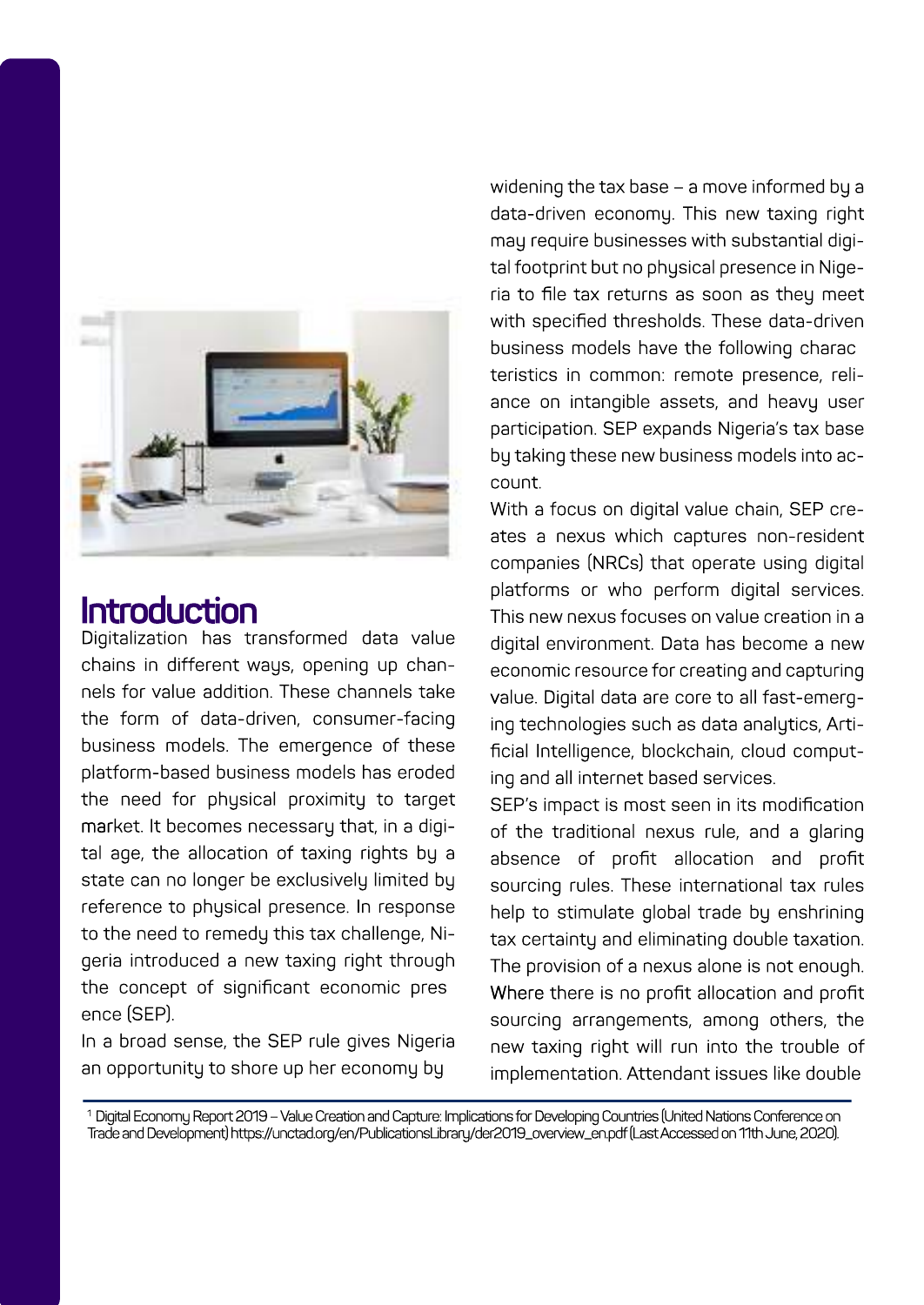implementation. Attendant issues like double taxation or tax free loopholes and inadequate provisions for dispute resolution may grind it to a halt. It would seem, then, that, in its present state, the SEP rule is not up to the task it set out to achieve.

This paper examines the features of the new taxing right, with a bid to measuring its conformity with international tax best practices as well as highlighting possible implementationissues.

# **UnderstandingSEP**

SEP is hest described in the context of what it aims to cure. Before now there was little need to allocate new taxing rights. Most new taxing rules are a modification of existing rules, made for administrative convenience. Other rules developed were double taxation treaties (DTT) which provide offsets relating to extraterritorialincome.

However, with the evolution of technology, new business models have been developed with arrangements that defy taxing norms. These business models are mostlu platform-driven and data-centric. Trade and business activities arising from these business models are arranged in a way that avoids the traditional requirement for physical presence or even registration in countries where their services are enjoued. These businesses are either Digital companies or multinationals (MNEs) who have adopted the platform-driven, data-centric models.

The untaxed activities of these new business models have caused significant leakage of corporate income tax (CIT) in countries in which these businesses aren't resident and whose tax laws are inadequate to tax the income that is generated in their jurisdiction bu these businesses. Examples of these new business models include obvious tech giants like Facebook, Google and Microsoft, and others like Alibaba and Airbnb. The SEP rule is developed to tackle the challenges that arise in taxing these MNEs. This part explores the old rules, the challenges faced; and introduces the SEP, which is devised to mitigate these challenges.

#### 2.1. Challenges Posed by Technology-driv**enBusinessestoOldTaxingRules**

Governments usually limit the scope of income tax imposed territorially or provide for offsets to taxation relating to extraterritorial income. In Nigeria, for example, resident companies are liable to companies income tax (CIT). Non-resident companies (NRC) are required to register first in Nigeria before conducting business.<sup>2</sup> In practice, an NRC mau carry out business in Nigeria without first incorporating a subsidiary in Nigeria. To curb this, in accordance with CITA, NRCs are liable. to tax in Nigeria on profits deemed to be derived from Nigeria.

The above conditions would work best if an NRC either has a fixed base in Nigeria, habitually conducts its business or trade activities through an agent, or carries out engineering or turnkey projects in Nigeria. All of these involve the NRC having some ascertainable physical presence in Nigeria. it would seem then that the major test for an NRC's liability to tax in Nigeria either depends on the establishment of a fixed base or where the profits of the NRC are deemed to be derived from Nigeria.

However, technological changes and improvements have created new challenges in taxation.These challenges abound in instances where the business or trade activities of an NRC in Nigeria would not follow these traditional methods. In those cases, the Federal Inland Revenue Service (FIRS) is left without a basis for taxation.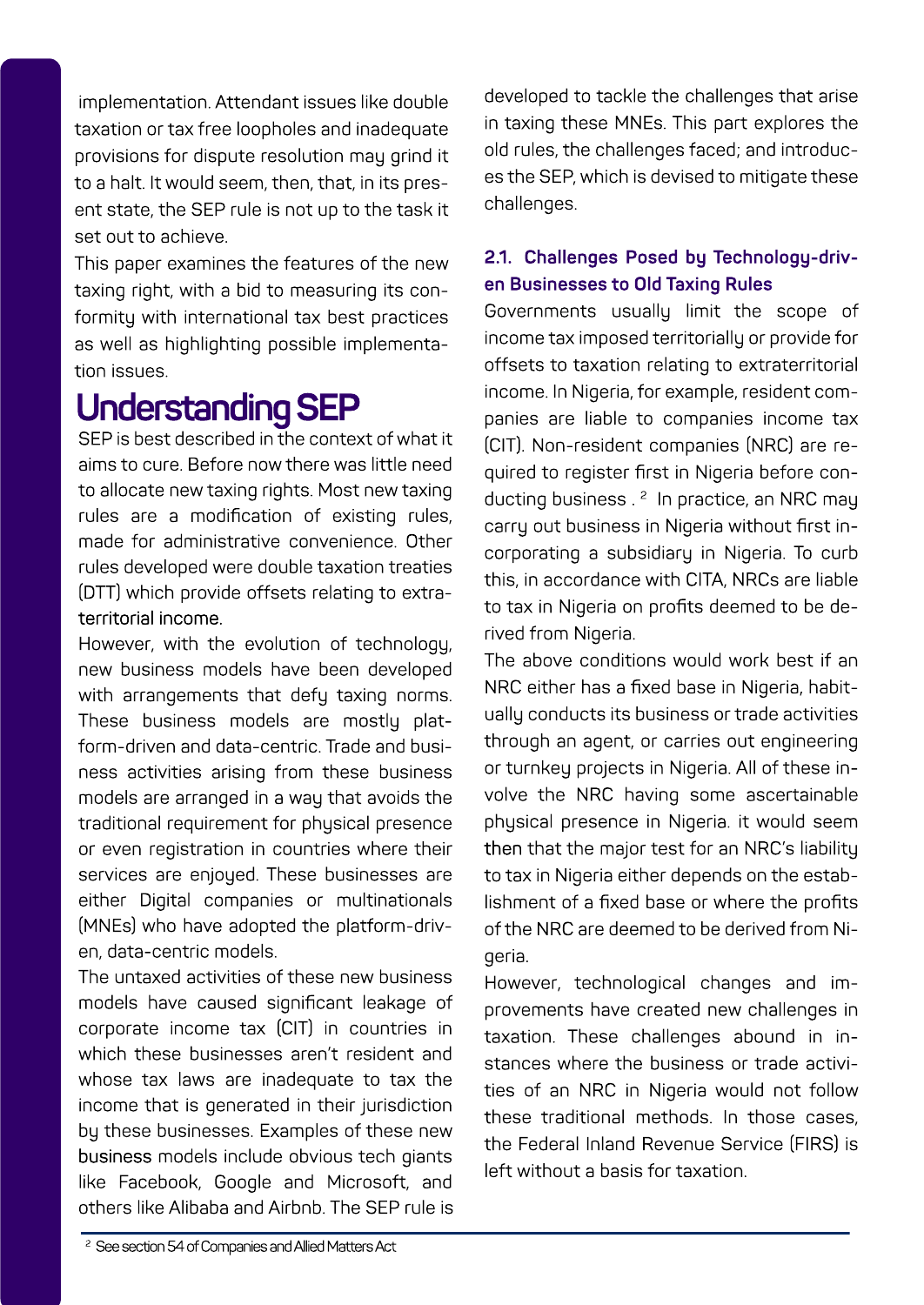However, technological changes and improvements have created new challenges in taxation. These challenges abound in instances where the business or trade activities of an NRC in Nigeria would not follow these traditional methods. In those cases, the Federal Inland Revenue Service (FIRS) is left without a basis for taxation

#### 2.2. Challenges Posed by Digital Economy to other Cross-border Taxation

This challenge is seen across-the-board; whether in corporate tax or indirect tax. For example, the growing digital economy has exposed some cracks in the administration of value added tax ('VAT'), also known as goods and services tax ('GST').

There has been some controversu as to whether a Nigerian entity can charge and remit value added tax (VAT) when dealing with an NRC which is not registered in Nigeria for VAT. Section 10 of the Value Added Tax Act I'VAT Act'l requires an NRC that carries on business in Nigeria to register with the FIRS using the address of the person with whom it has a subsisting contract.<sup>3</sup> the NRC is also required to include VAT in its invoice to the Nigerian entitu.

In the recent case of Vodacom Business Nigeria Limited (Vodacom) vs. Federal Inland Revenue Service (FiRS) fthe Vodacom Case'),<sup>4</sup> service provided outside Nigeria but enioued bu a resident entitu is deemed as supplied in Nigeria and, therefore, liable to

VAT. In the Vodacom case, the Tax Appeal Tribunal (TAT) held that transactions relating to the supplu of satellite network bandwidth bu an NRC to Vodacom are liable to VAT even though the NRC didn't register for VAT purposes under section 10 of the VAT Act. and did not issue any tax invoice to the Nigerian company incorporating VAT. Vodacom was. then, held accountable to VAT by reverse charge mechanism<sup>5</sup>.

In this case. Vodacom entered into a contract with an NRC hased in the Netherlands for the supplu of bandwidth for Vodacom's use in Nineria VAT was not remitted based on the transaction. The FIRS issued an additional assessment, assessing the transaction to VAT. Vodacom objected to the assessments and filed an appeal before the Tax Appeal Tribunal (TAT). The TAT ruled that Vodacom had the responsibility to charge and remit VAT on a contract hetween itself and the NRC for the supplu of bandwidth service - even though the NRC did not register for VAT or incorporate VAT in its invoice to Vodacom. On appeal, the Federal High Court (FHC) upheld the TAT's decision, it, however, found the TAT's premise erroneous: that an entitu can only carry on business in Nigeria if it has a phusical presence in Nigeria. The FHC held that "sustems for taxation should be flexible and dunamic to ensure that theu keep pace

<sup>&</sup>lt;sup>3</sup> A taxable person under the VAT Act is any person who carries out economic activity in a place for the purpose of obtaining income bu way of trade or business

<sup>4 2019)</sup> LPELR-47865 (CA) in this case the Court of Appeal dismissed Vodacom's appeal.

<sup>&</sup>lt;sup>5</sup> Reverse charge mechanism requires the recipient of the goods/services to pau VAT instead of the supplier.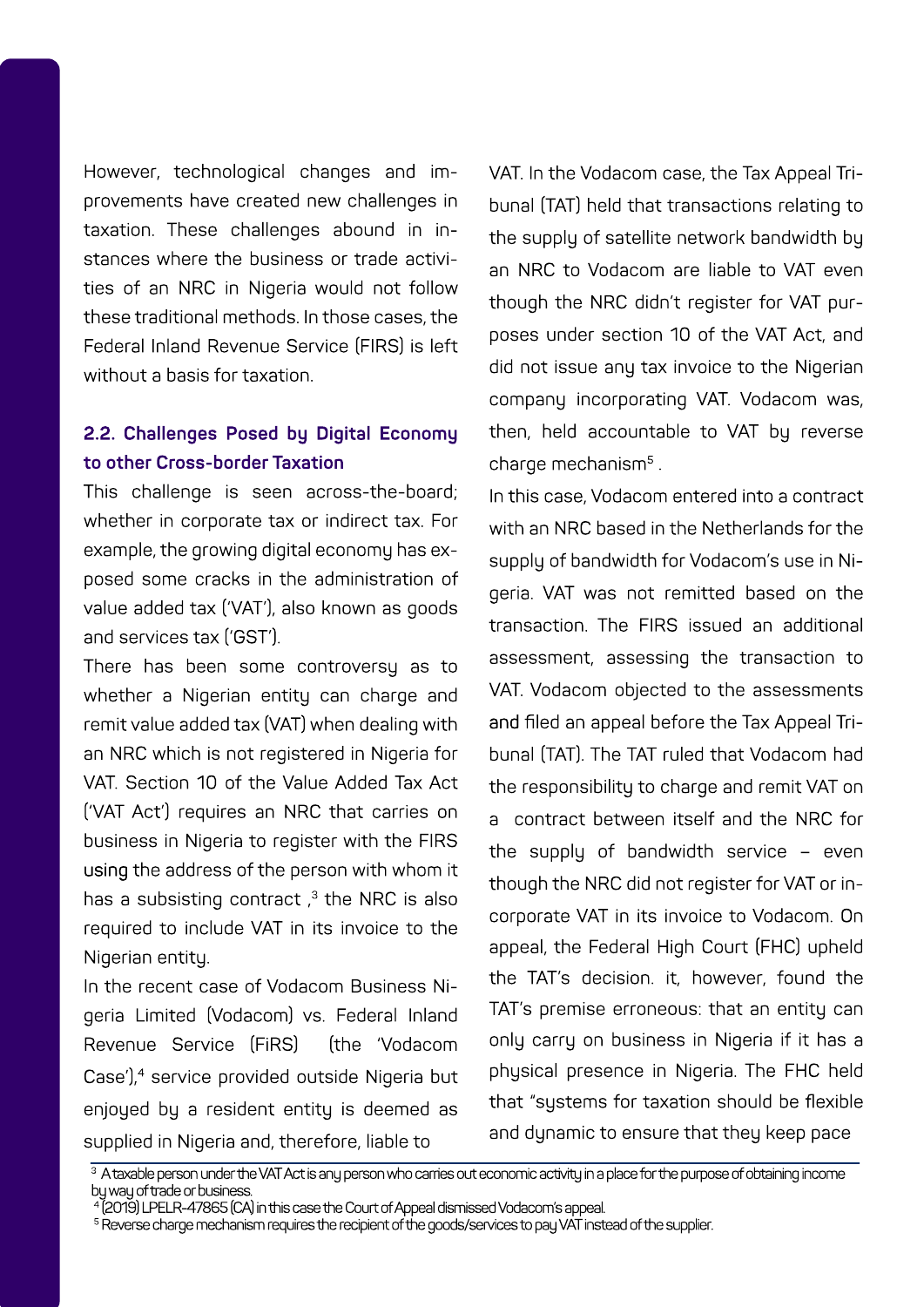with technological and commercial developments". It interpreted the phrase 'carries on business', as provided in the VAT Act, to include a single supply of goods and services. and that, for the purpose of VAT, the main consideration in determining whether an NRC was carruing on business in Nigeria was the occurrence of a supply to a person in Nigeria and not the residence of such NRC. The decision of the FHC was appealed bu Vodacom and dismissed bu the Court of Appeal.

The Vodacom case, even though relating to GST/VAT tax not income tax, highlights the present reality with regards international taxation. Previouslu, the taxing rules available were enough to target different forms of businesses and trades or transactions in a value chain. But with technological development, this is no longer the case. In the digital era, there is a pressing need for governments to update their taxation policies.

As the Vodacom case shows, previous rules requiring the establishment of physical presence of an NRC in Nigeria, either bu registration, residence etc., before profits can be attributed as derived from its business and trade activities is not enough for today's world. The NRC in the Vodacom case did not have any need to physically engage with the Nigerian entity and its services were of an intangible nature too. In the Vodacom case, the rule in the VAT Act requiring NRCs carruing on

business in Nigeria to register and issue an invoice was relaxed by the FHC, which held that a contrary decision in that case would be a "gratuitous escape route for VAT evasion".

#### **2.3.WhatistheSEPRule?**

Simply put, the SEP rule is set out to tax the digital economy, since already existing tax frameworks have proved grossly inadequate. The SEP provides a nexus to enable a Taxing Authority charge a non-resident digital company.

The digital economy is projected to expand from 22.5 percent to 25 percent of the global economy from 2015-2015. It took 12 years for the internet to gather one billion users, but only 4 years to get to a 3 billion mark<sup>6</sup> Given the extent of the digital economy, countries are anxious to shore up their tax base to capture activities in digital economy. The revenue leakage occasioned by the activities of MNEs who perform digital services or who adopt a platform-driven business model have been a cause of concern for Taxing Authorities all over the world. For most countries, their tax laws are wrought so that MNEs pay tax where they are domiciled, i.e. where their goods and services are produced rather than where they are consumed. However, these in-scope MNEs depend on mass without scale and a reliance on intangible goods and services to elude the application

Philippe Stephanny, VAT/GST and the digital economy: the untold story of global challenges; VAT/GST Treatment of Cross-border Services,2017Survey(KPMGInternational,November2017)2.Availableathttps://assets.kpmg/content/dam/kpmg/xx/pdf/2017/11/ess-survey-13-nov-17.pdf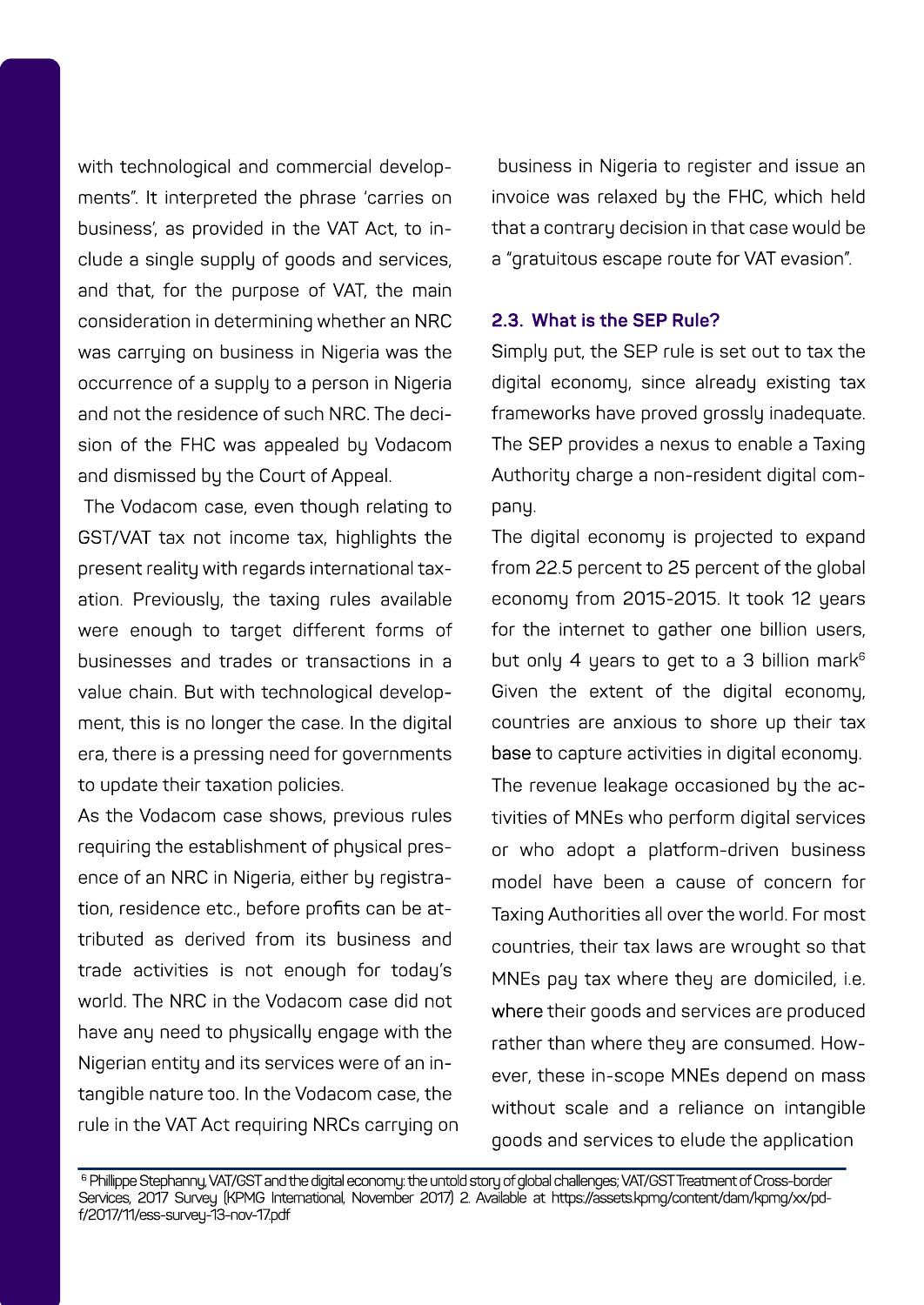of present tax laws. With the steady growth in number of in-scope businesses and the stangering amount of their revenue, it is obvious that there needs to be a robust tax policy change internationally.

It is against this backdrop that SEP emerges. Significant economic presence (SEP) is a concept which examines what scope of income of an NRC that accrues or arises from a particular jurisdiction can result in a 'business connection' for that NRC in the iurisdiction. The income determined from such business connection is then taxable.

The SEP rule is geared towards MNEs which provide digital services or uses platform-based, data-centric business models. Since the old tax rules are inadequate to canture the business activities of these MNEs. the SEP test determines whether an MNE/N-RC has undertaken significant activities sub ject to a threshold or other guidelines to warrant paying corporate income tax in a foreign jurisdiction.

The concept is not yet widely accepted in the international community. However, the application of the SEP test cannot be done in isolation as it portends heavy issues of territorialitu. Therefore, for the SEP to work, there needs to be a form of international consensus.

#### 2.4. Multilateral Steps to Curb the Chal**lenge**

In the absence of an internationally agreed policy, some countries have taken interim steps to shore up tax revenues from the digital economy. India and Israel have introduced significant economic presence tests for creating permanent establishments. The United Kingdom and France have introduced specific tax regimes for digital enterprises. Italy and Hungary have introduced turnover taxes for digital advertising and levies on digital transactions.7

The effectiveness of these policy changes is doubtful, unless there is an internationally accepted standard which is widely adopted. This is because international taxation occasions double taxation and muriad specialized dispute resolution. To provide a globally accepted standard, the Organisation for Eco nomicCo-operationandDevelopment(OECD) andG20

has been in the forefront of the ongoing search for a permanent solution to the challenges posed by these in-scope businesses. For example, with regards GST/VAT taxation, the FHC, in the Vodacom case, adopted reverse charge mechanism in enforcing the VAT in that transaction. The so called reverse charge mechanism was invoked to curb a situation in which the NRC had executed a transaction without observing the condition

7KPMG,TaxingtheDigitalEconomy:Top-of-mindissuesfortaxleaders https://home.kpmg/xx/en/home/insights/2018/07/taxing-the-digital-economy.html (last accessed 12th June, 2020).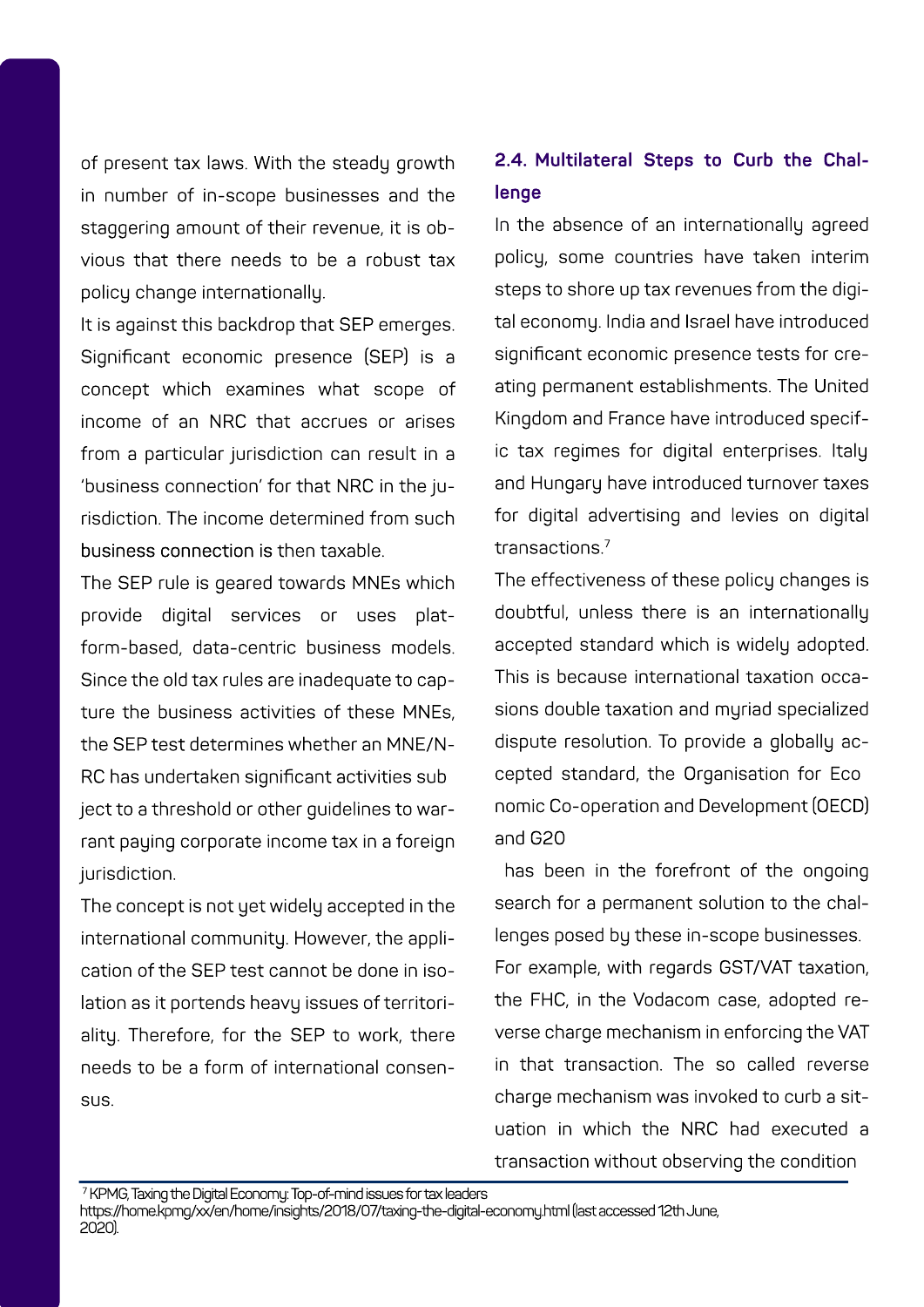precedent to VAT: i.e. neither registering under section 10 of the VAT Act nor incorporating the VAT in its invoice. The application of reverse mechanism or other nationally accepted methods introduces uncertainty in the international tax sustem. To this end, the OECD published VAT/GST Guidelines (the 'Guidelines').<sup>8</sup> The Guidelines are designed to espouse the principles of neutrality, efficiencu, certaintu and simplicitu, effectiveness and fairness, and flexibility in the administration of VAT/GST in cross-border transactions To achieve this, it proposes the application of 'destination principle' in international VAT transactions instead of the erstwhile 'origin principle. The destination principle achieves neutrality in international trade. According to this principle, exports are free of VAT and imnorts are taxed on the same basis and with the same rates as local supplies. <sup>9</sup> In effect, all VAT revenue accrues to the jurisdiction where the supplu to the final consumer occurs. In 2015, the OECD published its updated Guidelines which was endorsed bu 100 jurisdictinns

Addressing the tax challenge brought on by digitalization has been the top priority of OECD/G20 Inclusive Framework and a key area of focus for the Base Erosion and Profit Shifting (BEPS) Project. The Inclusive framework groups 137 countries and jurisdictions on an equal footing for multilateral

negotiation of international tax rules. During its 29-30 Januaru 2020 meeting, the Inclusive Framework delivered a statement on a Two-Pillar Approach to address the tax challenges arising from the digitalisation of the economu. The two 'pillars' are: a revised profit allocation and nexus rules (Pillar One); and a olobal anti-base erosion proposal for a minimum level of taxation (Pillar Two). Specific recommendations from the Statement<sup>10</sup> published bu the OECD/G20 Inclusive framework is mentioned below



<sup>&</sup>lt;sup>8</sup> OECD International VAT/GST Guidelines Available at http://peod.org/tax/onnsumption/international-vat-ost-quidelines.ndf  $9$  hid  $p4$ 

<sup>&</sup>lt;sup>10</sup> OECD, Statement bu the OECD/G20 Inclusive Framework on BEPS on the Two-Pillar Approach to Address the Tax Challenges Arising from the Digitalisation of the Economy, Available at https://www.oeod.org/tax/beps/statement-by-the-oecd-g20-inclusive-framework-on-beps-januaru-2020.pdf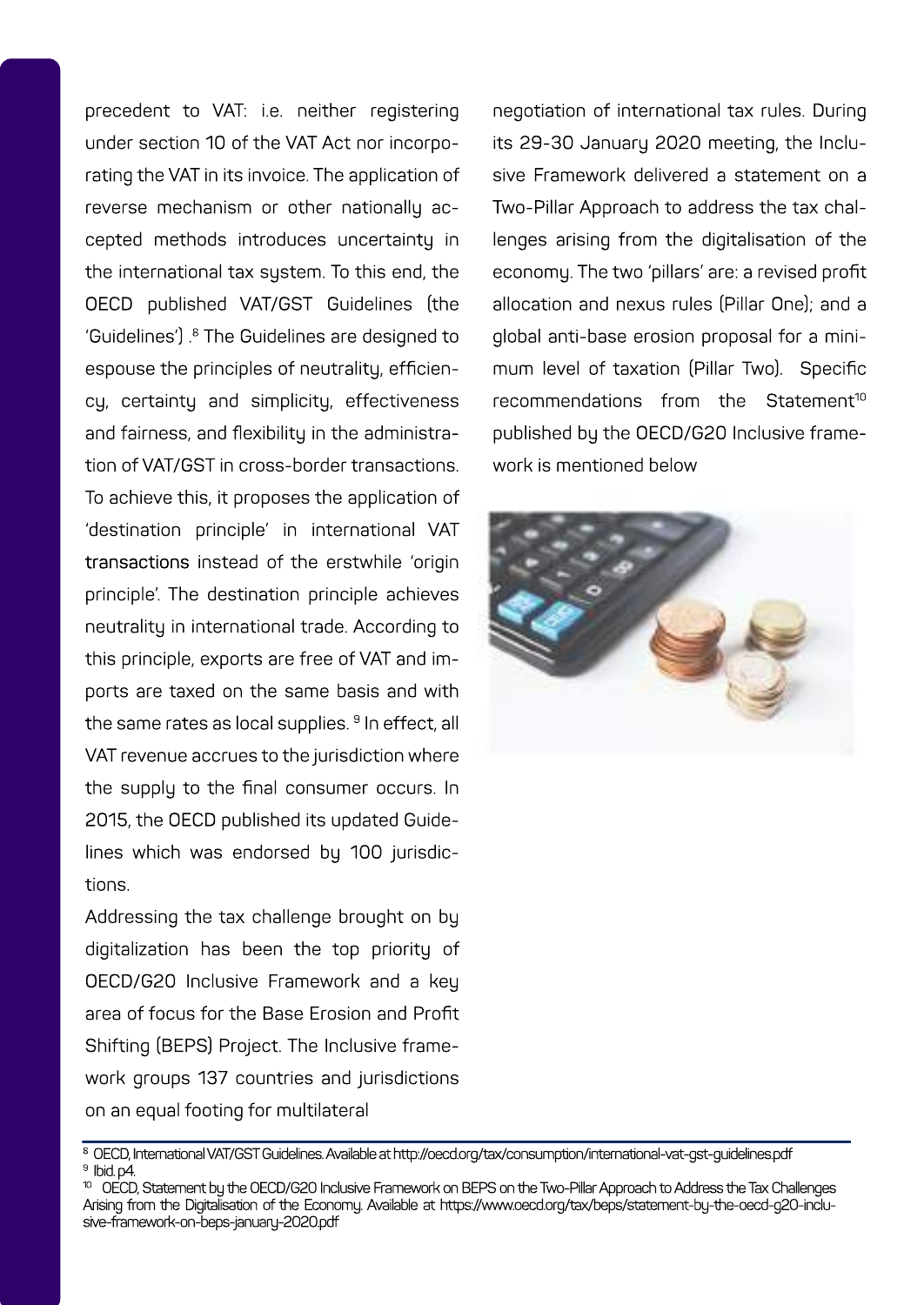### **The SEP Rule in Nigeria**

The SEP rule was initiated in Nigeria through the amended Companies Income Tax Act<sup>11</sup> (CITA) by the Finance Act, 2019 and was further developed in the Companies Income Tax (Significant Economic Presence) Order, 2020<sup>12</sup> (the 'Order'), which commenced on 3rd February, 2020. The Order specifies conditions under which NRCs that provide digital services; or technical, professional, management, or consultancy services to Nigerians may be liable to tax in Nigeria. NRCs that meet the conditions set out will be deemed to haveataxablenexus.

In accordance with the CITA, NRCs are liable to tax under any of the conditions in section 13(2). The section provides that profits of NRCs will be deemed to be derived from Nigeria under the following conditions:

a. If the NRC carries on business in Nigeria through a fixed base, to the extent that the profit is attributable to that fixed base;

b. If the NRC habitually operates a trade or business in Nigeria through an agent, to the extent that the profit is attributable to the business or trade or activities carried on through that agent:

c. If the NRC provides digital services in Nigeria, to the extent that the NRC has significant economic presence in Nigeria and profit can be attributable to such activity\*;

NRC involves executing a turnkey project in Nigeria, the profits from that project;

e. If the trade or business activity of the NRC comprises the furnishing of technical, management, consultancy or professional services to a person resident in Nigeria to the extent that the NRC has significant economic presence in Nigeria<sup>13\*</sup>; or

f. Where an NRC fail to price their related party transaction at arm's length, so much of the profit adjusted by the FIRS to reflect arm's length transaction.

From the foregoing, to introduce SEP, the Finance Act<sup>14</sup> amended the CITA by expanding the conditions given under section 13(2) by inserting new subsections (c) and (e). It also provided for a new section 13(4) which empowers the Minister of Finance, Budget & National Planning to make an order determining what constitutes the significant economic presence of an NRC.<sup>15</sup>

#### **3.1.Amendments**

The Finance Act made two salient amendments which introduced the SEP rule, and these amendments were complemented by provisions of the Order stipulating the threshold for determining what amounts to significant economic presence. These provisions are discussed below.

d.Ifthetradeorbusinessoractivitiesofthe

\*Newprovision.

<sup>11</sup>CapC21,LFN2004.

<sup>12</sup>Availableathttps://assets.kpmg/content/dam/kpmg/ng/pdf/tax/companies-income-tax-(significant-economic-presence)-order-2020.pdf

<sup>13</sup>ProvidedthatwhenanNRCcarriesontechnical,management,consultancyorprofessionalservices,thewithholdingtaxapplicable to income made from such service shall be the final tax, if the NRC does not otherwise fall into the scope of the preceding paragraphs.

New provision. 14FinanceAct2019.

<sup>15</sup>Sees.4(c)ortheFinanceAct,whichinsertedanewsubsection4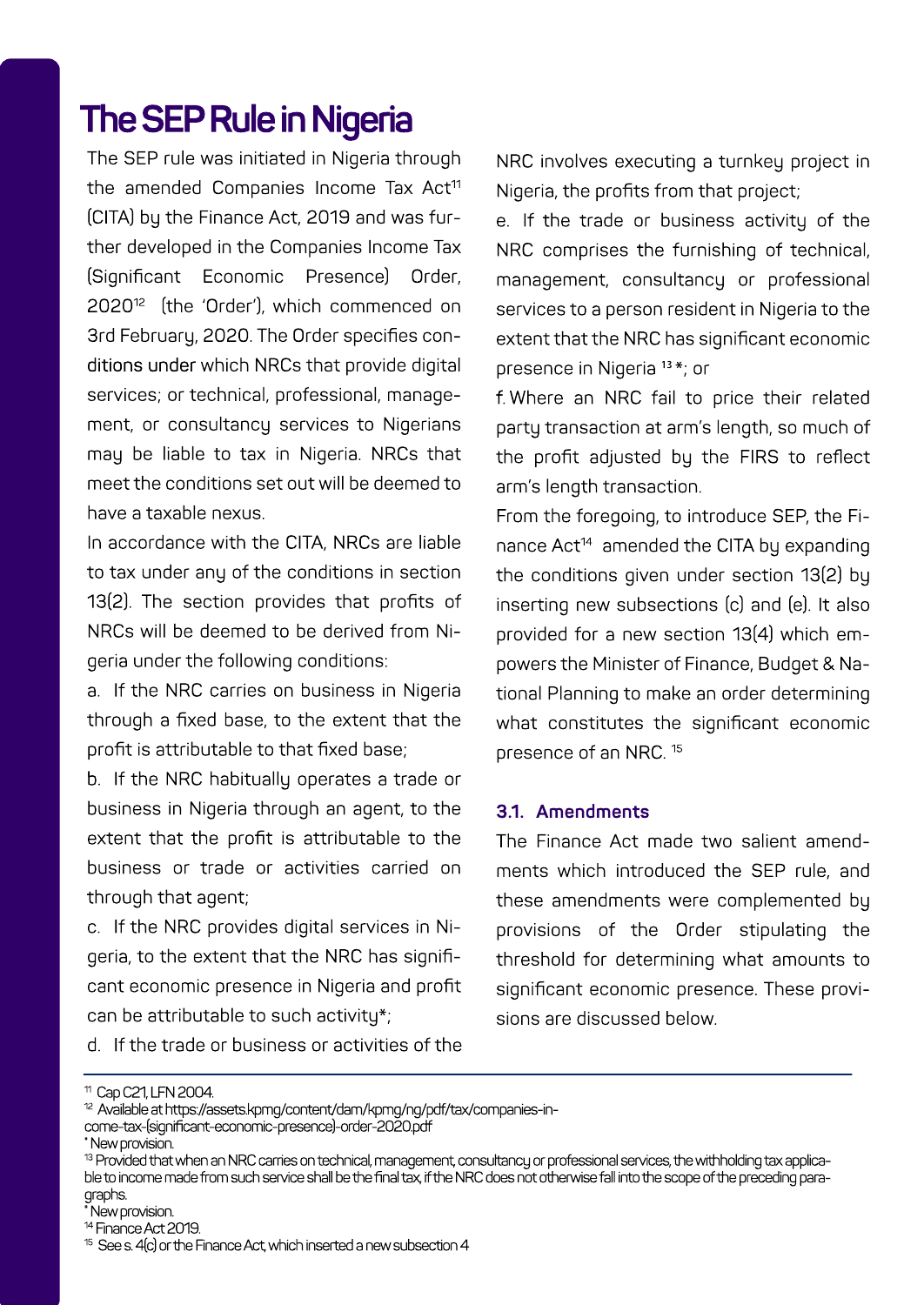#### 3.1.1. Requirements for Digital or Platform-based NRCs (In-scope Businesses)

This is contained in the new section 13(c). It makes provision for a new nexus rule. Bu this rule, the profits of an NRC will be deemed to be derived from Nigeria if it supplies digital services or goods, i.e. If it transmits, emits or receives signals, sounds, messages, images or data of any kind by cable, radio, electromagnetic sustems or any other electronic or wireless apparatus to Nigeria in respect of any activity, including electronic commerce, application store, high frequency trading, electronic data storage, online adverts, participative network platform, online pauments and so on, to the extent that the company has significant economic presence in Nigeria and profit can be attributable to such activity. (First Category)<sup>16</sup>

#### Threshold

The Order specifies that NRC in the first category shall be deemed to have significant economic presence in Nigeria where it:

i. Derives gross turnover or income of more than @25 million or its equivalent in other currencies, in that year, from providing digital goods or services to Nigerian users, whether directly or indirectly, or through the provision intermediation services:

ii.Uses Nigerian domain name [.ng] or registers a website address in Nigeria: or

iii. Has a nurnoseful and sustained interaction with persons in Nigeria by customising

its digital page or platform to target persons in Nigeria, including reflecting the prices ofits products or services in Nigerian currency or providing options for billing or payment in Nigerian currency<sup>17</sup>

#### 3.1.2. Requirements for NRCs who provide technical, management, consultancy or professional services

Additionally, it provided that the profits of an NRC will be deemed to be derived from Nigeria if they provide technical, management, consultancy or professional services, i.e. If the trade or business comprises the furnishing of technical, management, consultancy or professional services outside of Nigeria to a person resident in Nigeria to the extent that the company has significant economic presence in Nigeria: provided that the withholding tax applicable to income under this provision shall be the final tax on the income of a non-resident recipient who does not otherwise fall with the scope of subsection (2)(a)-(e), (second categoru), <sup>18</sup>

#### Threshold

For the second category, the Order specifies that an NRC shall have a significant economic presence in Nigeria in any accounting year where it earns any income or receives any paument from:

i. A person resident in Nigeria: or

ii.A fixed base or agent of an NRC.<sup>19</sup>

#### 3.1.3. Exemptions in the Order

The Order allows exemption of the operation of SEP from the following payments: i. Payments made to an employee under a

" See s. 1(1) [a]-(c) of the Order

<sup>19</sup> See s 2 [1] [al&fh] of the Order

<sup>&</sup>lt;sup>16</sup> See s. 4fallil of Finance Act which inserted a new caragraph it to s. 13(2) of CITA.

<sup>&</sup>lt;sup>18</sup> See s. 4(b) of the Finance Act, which inserted a new paragraph (e' to s. 13(2) of CITA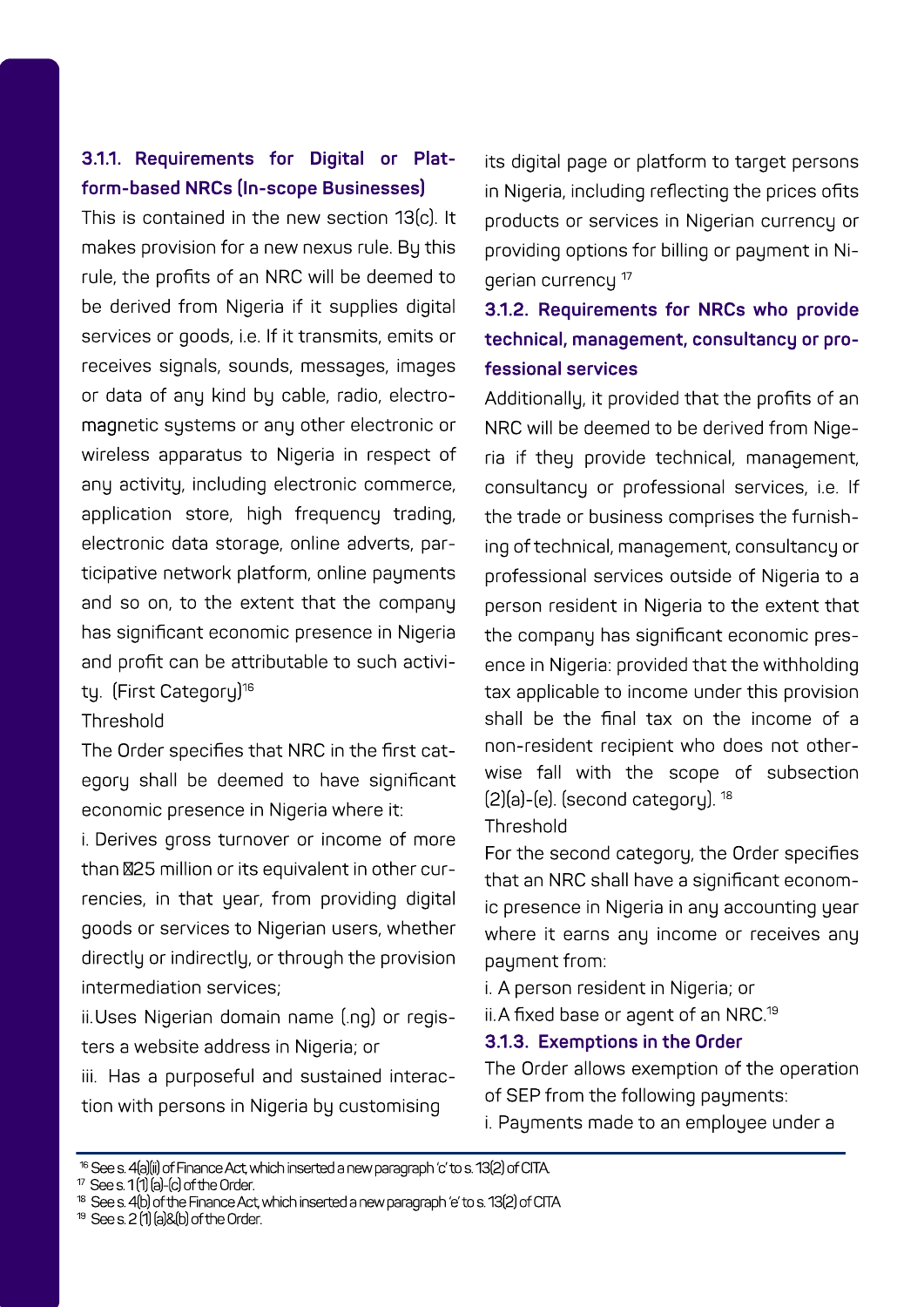#### contract of employment;

ii.Pauments made for teaching in an educational institution or for teaching by an educationalinstitution;and

iii. Pauments bu a foreign fixed base of a Nigerian company.<sup>20</sup>

#### **3.2. Application of the New Nexus Rule**

The new nexus rule in which we are interested is the section 13(2)(c), which targeted at the businesses in the first category. It creates a new taxing right which focuses on value creation rather than source. There is no requirement for phusical presence. All that is required is a purposeful and sustained interaction with persons in Nigeria or significant economic presence in Nigeria. Even though the CITA and the Order mentions NRC broadly, it seems that the target scope of this new tax right are those data-driven, platform-based or consumer-facing business models. To a large extent, therefore, the NRCs in-scope are digital businesses.

Digital business models are now being widely adopted by big companies. According to the United Nations Digital Economy Report 2019<sup>21</sup> (the 'UN Digital Economy Report'), seven 'super platforms': Microsoft, Apple, Amazon, Google, Facebook, Tencent, Alibaba account for two thirds of the total market capitalization value of the world's 70 largest digital platforms. Digital platforms provide the mechanisms for bringing together a set of parties to interact online.

In the fast growing Information Technology industry, a platform-based ecosystem delivers value to its stakeholders which comprises: the platform vendor, developers, partners, andcustomers.

#### contract of employment;

ii.Payments made for teaching in an educational institution or for teaching by an educationalinstitution;and

iii. Payments by a foreign fixed base of a Nigerian company.<sup>20</sup>

#### **3.2. Application of the New Nexus Rule**

The new nexus rule in which we are interested is the section 13(2)(c), which targeted at the businesses in the first category. It creates a new taxing right which focuses on value creation rather than source. There is no requirement for physical presence. All that is required is a purposeful and sustained interaction with persons in Nigeria or significant economic presence in Nigeria. Even though the CITA and the Order mentions NRC broadly, it seems that the target scope of this new tax right are those data-driven, platform-based or consumer-facing business models. To a large extent, therefore, the NRCs in-scope are digital businesses.

Digital business models are now being widely adopted by big companies. According to the United Nations Digital Economy Report 2019<sup>21</sup> (the 'UN Digital Economy Report'), seven 'super platforms': Microsoft, Apple, Amazon, Google, Facebook, Tencent, Alibaba account for two thirds of the total market capitalization value of the world's 70 largest digital platforms. Digital platforms provide the mechanisms for bringing together a set of parties to interact online.

In the fast growing Information Technology industry, a platform-based ecosystem delivers value to its stakeholders which comprises: the platform vendor, developers, partners, andcustomers.

Sees.2 21Supra(n.1)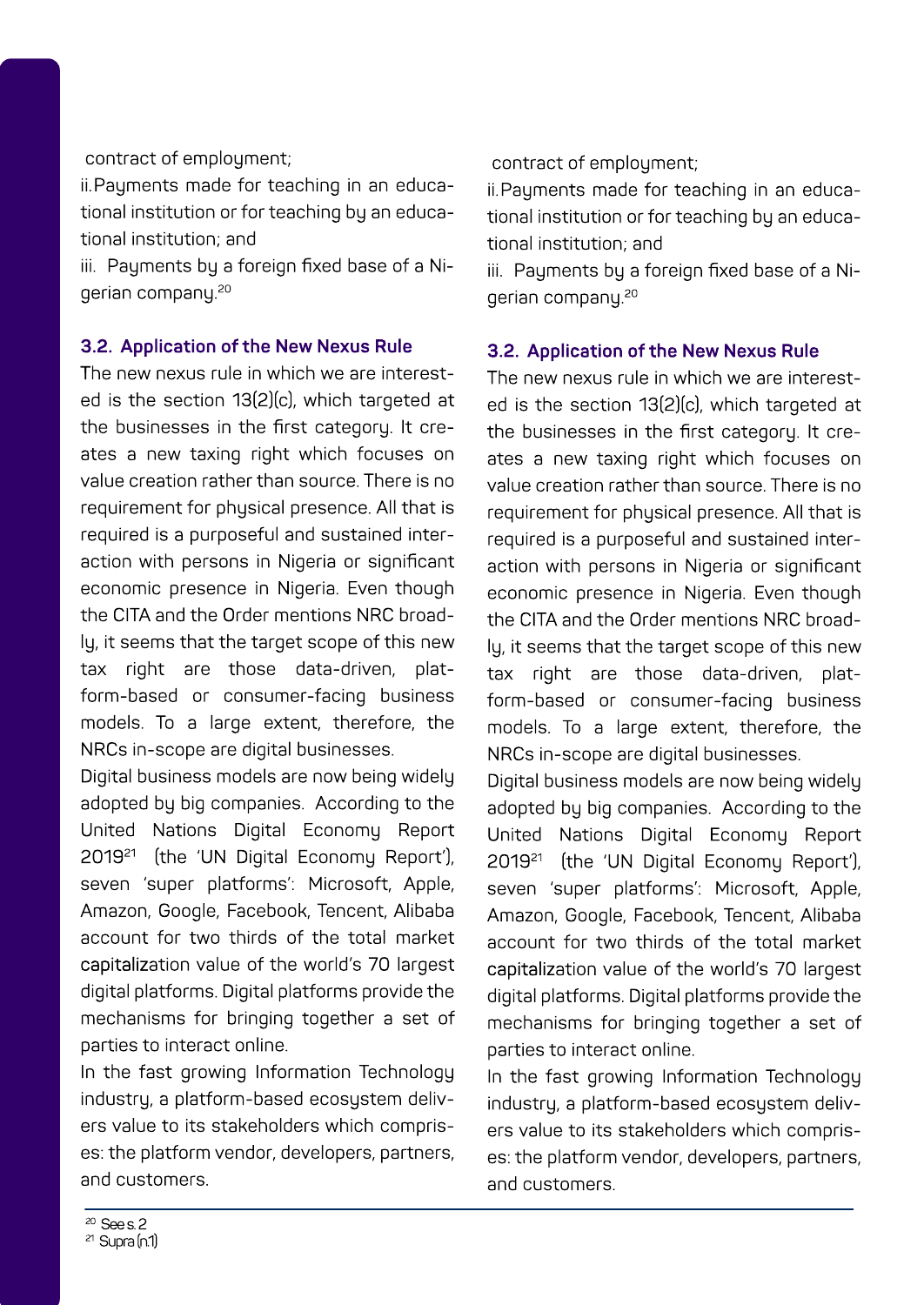#### **3.2.1.ExamplesofIn-scopeBusinesses**

The UN Digital Economy Report recognizes two major tupes of these digital platforms: Transaction platforms and Innovative platforms.

Transaction platforms are two/multi-sided markets with an online infrastructure that supports exchanges between a number of different parties. They have become a core business model for (a) major digital corporations such as Amazon, Alibaba, Facebook and eBau; as well as (b) corporations that are supporting digitally enabled sector such as UberorAirbnb.

Innovative platforms create environments for code and content producers to develop applications and software in the form of operating systems (e.g. Android) or technology standards (e.g. MPEG video).<sup>22</sup>

A careful look at the SEP rule will show that it is wide enough to capture the activities of NRCs with the above business models. whether the activities happen in or is remotely directed at the Nigeria market jurisdiction<sup>23</sup>

#### **3.3.IssuesAssociatedwithSEP**

From the analysis above, the SEP rule has successfullu established a nexus for the new taxing right created, taking into account new businessmodels.Theinclusionofathreshold avoids or minimizes additional compliance. especially in situations where an NRC is not

already physically present in Nigeria's market jurisdiction or has not specifically targeted that market abroad.

However, it is not enough to simply create a nexus rule. For digitalized businesses to be successfully taxed in Nigeria, new provisions and further clarifications are needed to ensure certainty, enable implementation and eliminate international conflict. Some of the missing provisions include profit allocation. double taxation and dispute resolution.

#### **3.3.1.ProfitAllocation**

Allocation in taxing rights is a fundamental issue which must be examined in light of what constitutes a fair allocation, and what promotes stability and an overall balance of treaties. Suffice to say, it cannot be decided unilaterally. Now that a new taxing right has identified, there arises the question of attribution of profit to this right.

As has been pointed out, in a digital age, with scale without mass and unparalleled reliance on intangible goods and services, in-scope NRCs can carry out digital business activities in several market jurisdictions from a remote state. Therefore, the profits attributable to these NRCs may traverse hundreds of market jurisdictions. For example, Facebook is available worldwide to up to two billion active users. There is then the problem of the quantum of profits to which a market jurisdiction, like Nigeria, can lau claim.

<sup>22</sup>Ibid.

<sup>23</sup> MarketjurisdictionsarejurisdictionswhereanNRCsellsitsproductsorservices,orinthecaseofdigitalisedbusinesses,provide services to users or solicits and collects data or content contributions from them.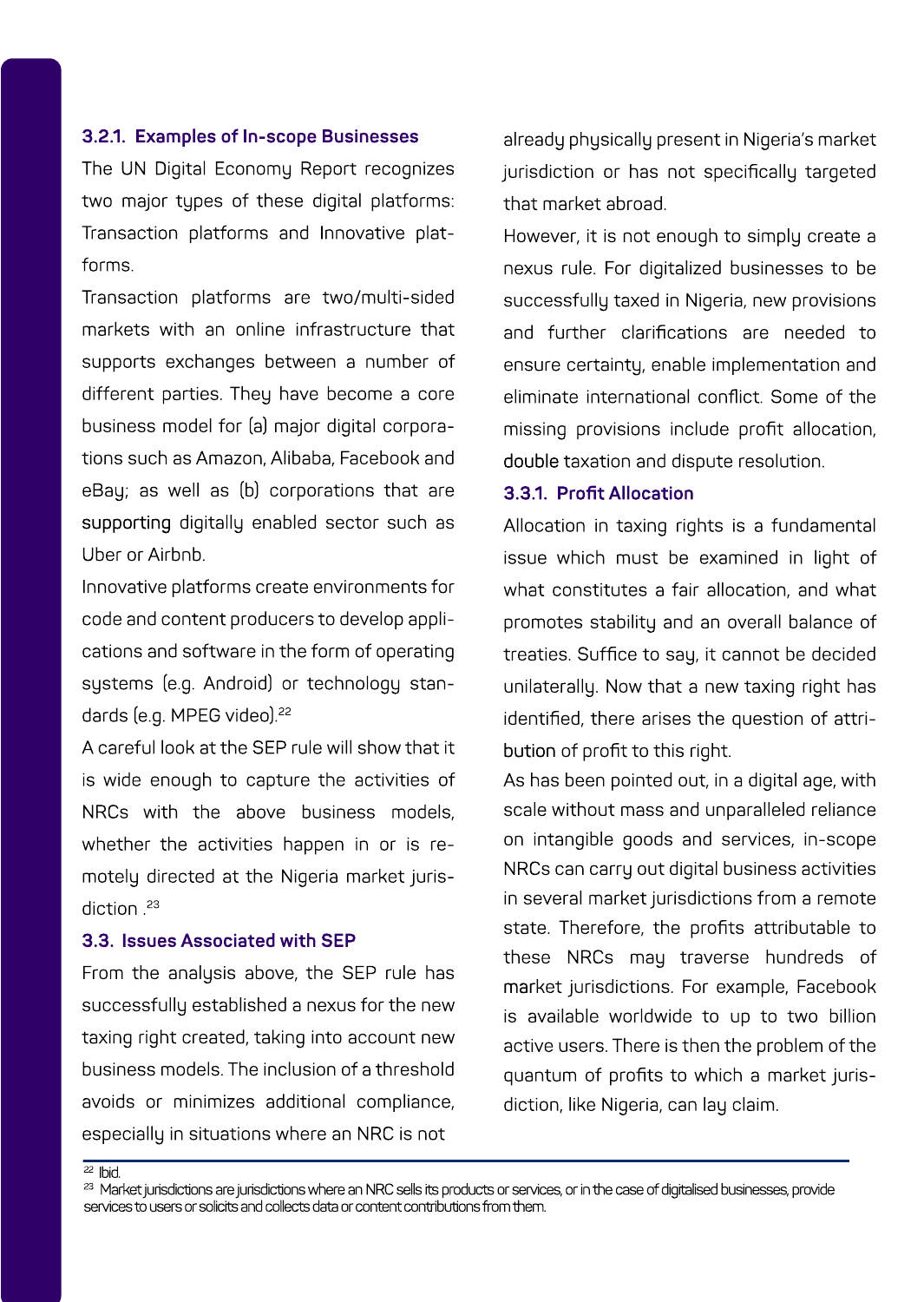The new section 13(2)(c) CITA provides that the in-scope NRC's profit shall be deemed to be derived from Nigeria to the extent that the company has significant economic presence in Nigeria and profit can be attributable to such activity. This begs the question, what profit? How will the Federal Inland Revenue Service (FIRS) determine the quantum of the in-scope NRC's profit that is attributable to the Nigerian market jurisdiction?

It is important that new allocation and sourcing rules need to be put in place to ensure certaintu and boost investor confidence. A favourable trend is the allocation of taxing rights based on a globally agreed formula, where the quantum of attributable profits is determined through formulary apportionment (FA). An allocation key will be required to distribute the profit among eligible market jurisdictions.

Then, there ought to be clear and administrable rules that will source revenues to market jurisdictions with reference to different digital business models. For example, for online advertising, such rules may deem revenue to arise in the jurisdiction where the advertising is viewed rather than the jurisdiction (if dif ferent) where the advertising is purchased.<sup>24</sup>

#### **3.3.2.DoubleTaxation**

Current international tax framework is based on separate accounting (SA) – accounts of a multinational enterprise (MNE) group are separated between the entities operating in different countries. This is based on the traditional source-based taxing rights. To prevent tax avoidance through transfer-pricing, most countries rely on arm's-length principle (ALP), which stipulates that internal prices

that would prevail between independent parties.25

Where allocation rules are made based on FA. it is important that there are appropriate mechanisms in place to eliminate double taxation. Since most of the in-scope NRCs are MNEs, attributing profits based on FA will give rise to an overlay – as the ALP already allocates the full MNE group profits.

Additionally, FA is a significant deviation from current norms. If Nigeria chooses to establish profit attribution bu FA, it will be implemented through domestic law, with their reallocation supported by tax treaties. It is important, therefore, to design ensuing policies with a view to avoid double taxation (or under taxation)<sup>26</sup>

#### **3.3.3.DisputeResolution**

It is envisaged that a change in allocation rules and consequential implementation will lead to disputes. Any dispute between two jurisdictions over the attributable profits will likely affect the taxation of said profit in multiple jurisdictions.

It will be chaotic to allow all affected tax authorities to assess and audit an MNE's assessment and allocation of the attributable profit. Therefore, the prevention of disputes with respect to the quantum of attributable profits will begin with the design of clear and simple rules.<sup>27</sup>

- <sup>26</sup> Ibid,p7
- $27$  Supra (n1), p.17.

 $24$  Supra(n.10)

<sup>25</sup> RuudDeMooij,LiLiu,andDinarPrihardini,IMFWorkingPaper–AnAssessmentofGlobalFormulaApportionment(International Monetary Fund, 2019), p6.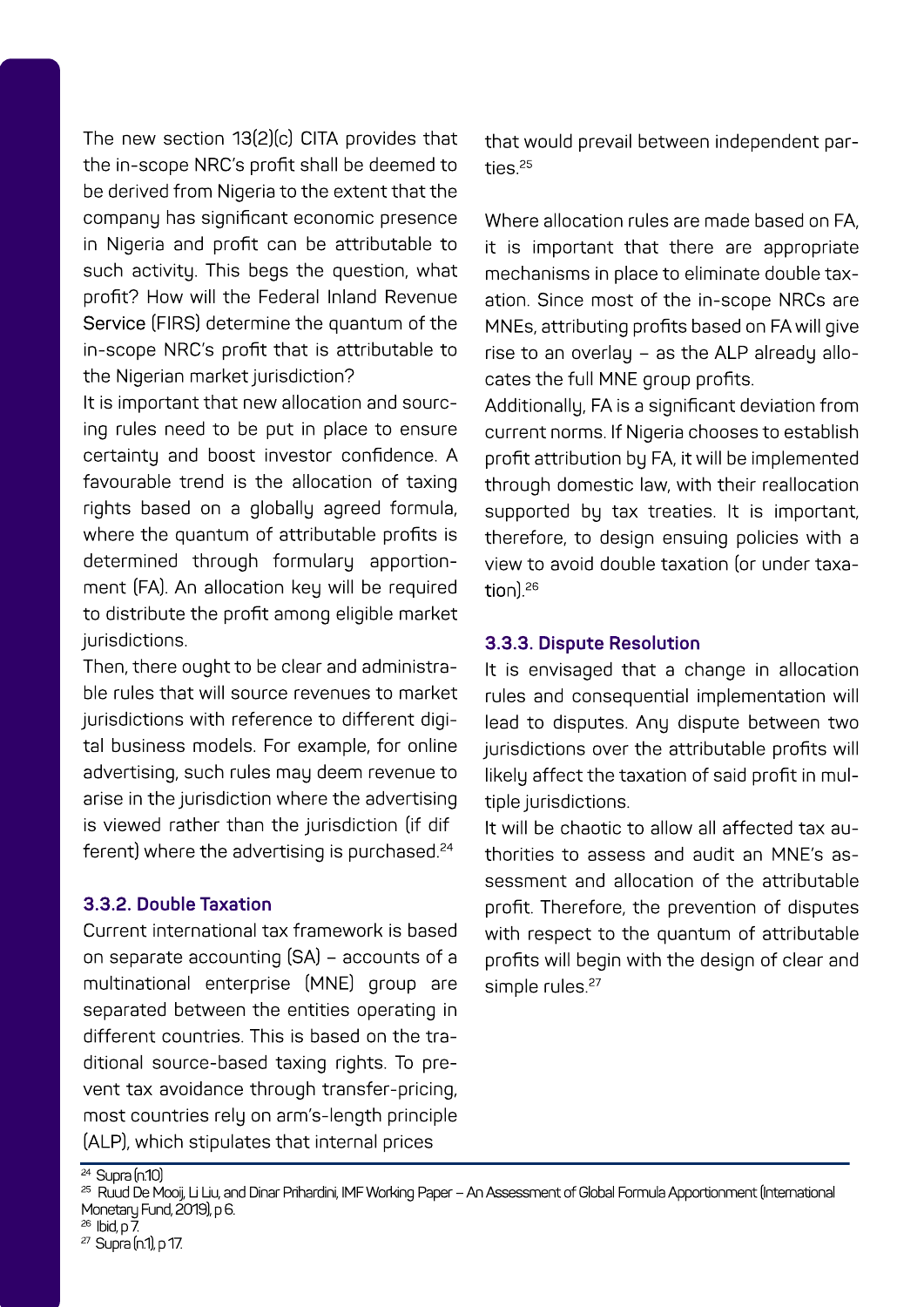## OFCD's 'Unified Approach' to SEP

It is obvious that a unilateral address of challenges posed by digital economy will lead to muriad international taxation complexities and disputes. Achieving consensus will require careful planning consideration and collaboration on all sides - a uniform global approach is likely to offer better outcomes for both governments and businesses in the long run. It is clear, therefore, that the best approach to a taxing the digital economy is in adopting and a multilateral agreement. What is required is a consensus-based solution.

In response to the issues highlighted above, The Statement approved bu the OECD/G20 Inclusive Framework<sup>28</sup> at the Januaru meeting adopts a unified approach under Pillar One includes rules for profit allocation.

The 'Unified Approach' proposes a three-tier mechanism which are listed as follows:

 $\Delta$ mount  $\Delta$  = a share of deemed residual profit allocated to market jurisdictions using a formulaic approach, i.e. the new taxing right.

· Amount B - a fixed remuneration for baseline marketing and distribution functions that take place in the market iurisdictions: and

· Amount C - binding and effective dispute prevention and resolution mechanisms relating to all elements of the Unified Approach, including any additional profit where in-country functions exceed the baseline activitu compensated under Amount B

This three-tier mechanism developed bu as a unified approach is designed for two categories of businesses as identified by the OECD Statement<sup>29</sup>

a. Automated digital services: these are businesses that generate revenue from the nrovision

of automated digital services that are provided on a standardised basis to a large population of customers or users across multiple jurisdictions. For example:

- · Online search engines:
- · Social media platforms:

· Online intermediation platforms, including the operation of online marketplaces, irrespective of whether used bu business or consumers:

· Digital content streaming;

- · Online gaming:
- · Cloud computing services: and

· Online advertising services.

b. Consumer-facing businesses: these are businesses that generate revenue from the sale of goods and service of a type commonly sold to consumers i.e. individuals that are purchasing items for personal use and not for commercial or professional purpose. For examole:

- Personal computing products (e.g. software, home appliances, mobile phones);

· Clothes, toiletries, cosmetics, luxuru goods:

- Branded foods and refreshments:

· Franchise models, such as licensing arrangements involving the restaurant and hotel sector: and

- Automobiles

Some businesses are out of scope of the three-tier mechanism, and they include: extractive industries and other producers and sellers of raw materials and commodities, activities of the financial services sector (including insurance activities), and airline and shipping businesses.

<sup>s</sup> Sunraín 121 <sup>29</sup> bid o'lD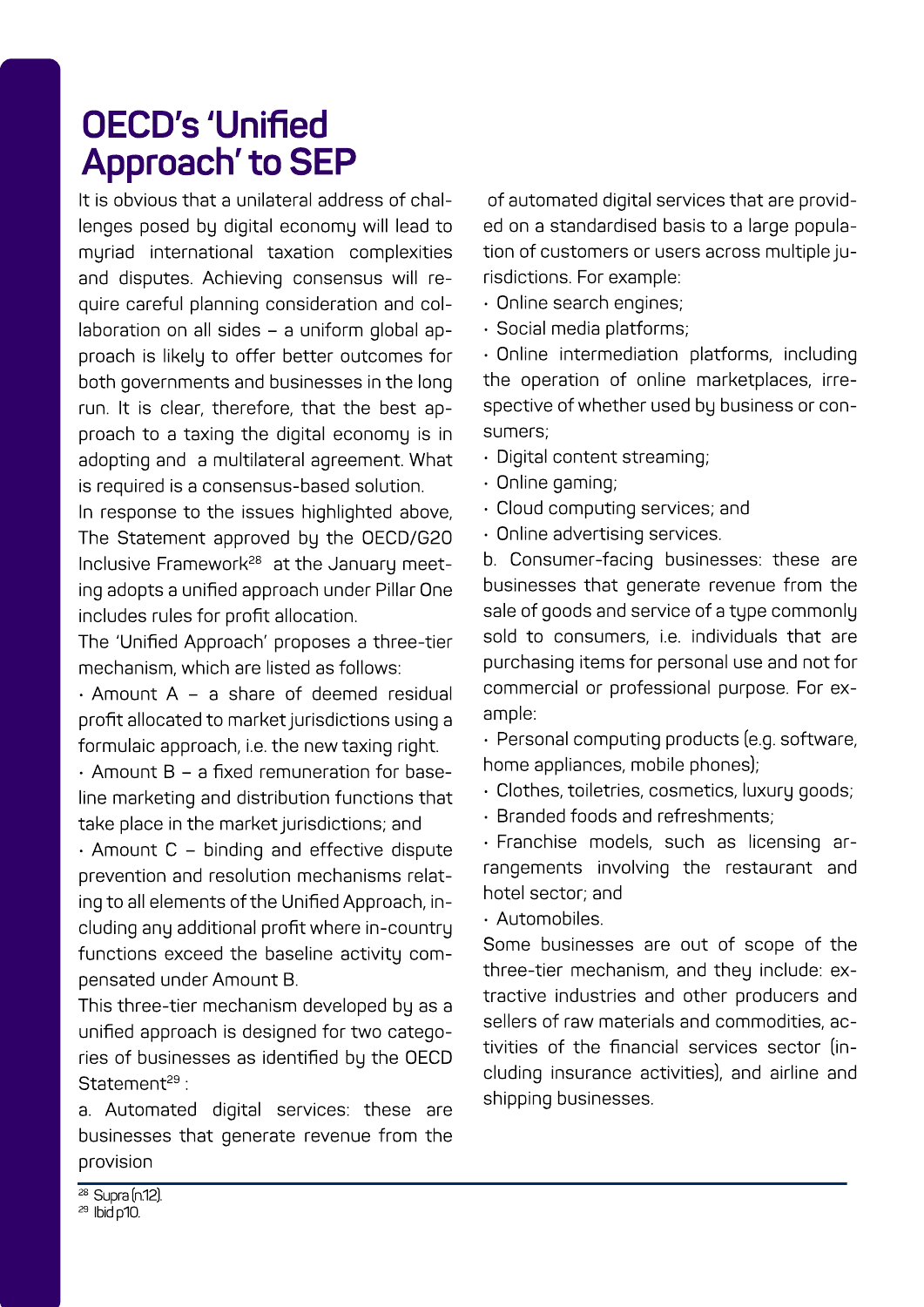### **Recommendations**

Nigeria has taken the first step in her bid to tax the digital economy by creating a new nexus rule, different from the source rule which took center stage in the 'mortar and brick' era. The next step will require care consideration and consultation to arrive at a solution to the challenges of profit allocation. and consequential issues of double taxation and dispute resolution. In light of the muriad international tax issues envisaged by the operation of SEP, for the rule to work, new regulations will need to be backed by consensus, instead of a unilateral action. Such consensus starts from adopting a global formula.

On the international scene, the United States in June 2020 broke off the longstanding international tax negotiations with Europeans countries. It warned that it will retaliate if they move on with plans to impose new taxes on American technology companies like Amazon, Facebook and Google.<sup>30</sup> This move was met with disappointment in Europe, with France threatening to go on to tax digital giants if a deal is not reached by the end of the uear.

The three-tier mechanism promises increased tax certaintu in a digital world. Where Nigeria decides to adopt the unified approach proposed by the OECD Secretariat, additional regulations will be made to support the already existing SEP rule. Special consideration shall also be given to effective compu tation of the quantum of Amount A, and the

application of the new nexus rule will involve additional thresholds<sup>31</sup> (apart from the threshold created in the Order).

Where a unilateral approach is taken, tax administrationisdifficultandcanleadtodouble taxation. There could also be reprisals from the home countru, for example, the United States has threatened retaliatory tariffs in response to France's decision to tax digital companies resident in the United States. Therefore, the adoption of a global approach is the key toward effectively taxing digital companies.

U.S. Withdraws from Global Digital Tax Talks. New York Times, June 17, 2020. Available at https://www.nytimes.com/2020/06/17/us/politics/us-digital-tax-talks.html Accessed on July 9, 2020.  $31$  Ibid o' $12$ .